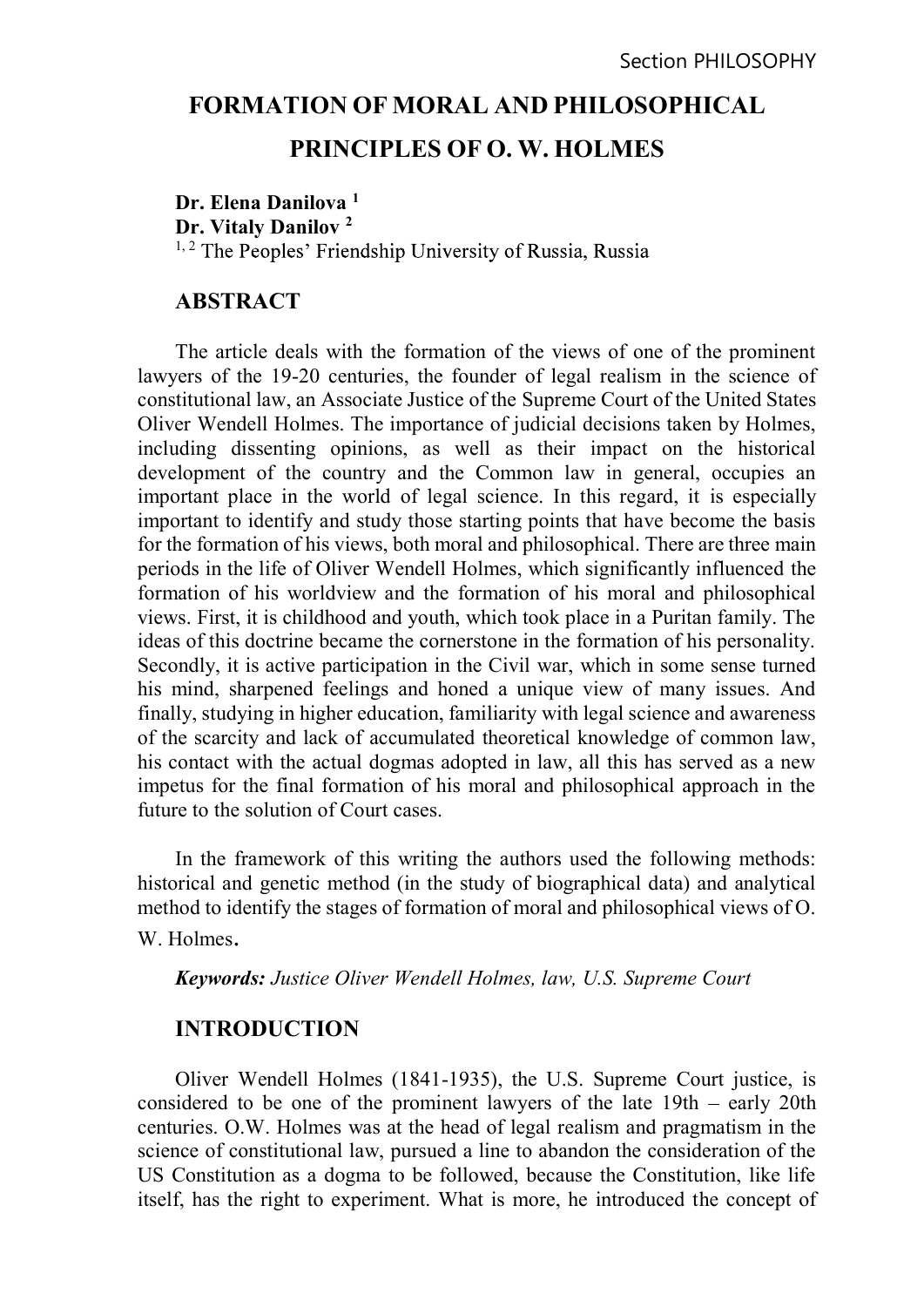## NORDSCI Conference

"tolerance" in court cases and was an implacable opponent of "deliberate haziness" of laws that allow different interpretations of a trial. It is necessary to stress, that Holmes laid the foundation of one of the most important doctrines of modern US constitutional law  $-$  the doctrine of judicial self-restraint when considering political issues [1]. Moreover, Justice Holmes is believed to be the founder of modern liberalism in the United States [2]. In addition, Holmes was one of the official leaders of the intellectual elite of the United States of America, belonged to the so-called "Boston Brahmins", the highest stratum of American society.

Throughout his life, both professional and social, O. W. Holmes was guided by those moral and philosophical principles that were formed under the influence of certain life circumstances. However, of great importance is the personal approach of Holmes to certain life situations, his deep understanding of historical, philosophical and scientific processes. As a member of the US Supreme Court, Holmes did not contradict his moral principles and even disagreed with the position of President T. Roosevelt.

In this regard, it is extremely important to trace what influenced the formation of the principles of Oliver Wendell Holmes and identify the main stages in the formation of his moral and philosophical ideas.

# THE FIRST STAGE - CHILDHOOD AND YOUTH

Oliver Wendell Holmes was born on March 8, 1841, in Boston, Massachusetts. He was the son of Oliver Wendell Holmes Sr., a famous American physician and writer, and Amelia Lee Jackson, who were true Puritans. Holmes spent his childhood in Boston, where he was educated. In 1857, as befits Puritan families, he entered Harvard College.

 It was the Puritan upbringing and environment that formed the basis of the philosophical and moral principles of O. W. Holmes, which he adhered to all his life and which were implemented in his activities, both scientific and practical. Holmes carried through all his life the deep attachment to Puritan tradition and environment. In one of his references to his Puritan ancestors he said, "I love every brick and shingle of the old Massachusetts towns where once they worked and prayed"[3].

 Puritanism in America was the impetus for the development of democratic ideas and the creation of a completely new type of state based on liberal principles and freedoms. In one of his speeches, he wrote that the Puritans and their supporters founded a Congregational Church from which a democratic state grew, which is something more powerful than all the institutions. Holmes pointed out that whether Puritans had understood it or not, but they had sown the spirit of democracy in the heart of a man [4]. The freedom of thought, independence of opinion and an unbiased approach to different aspects of society, developed by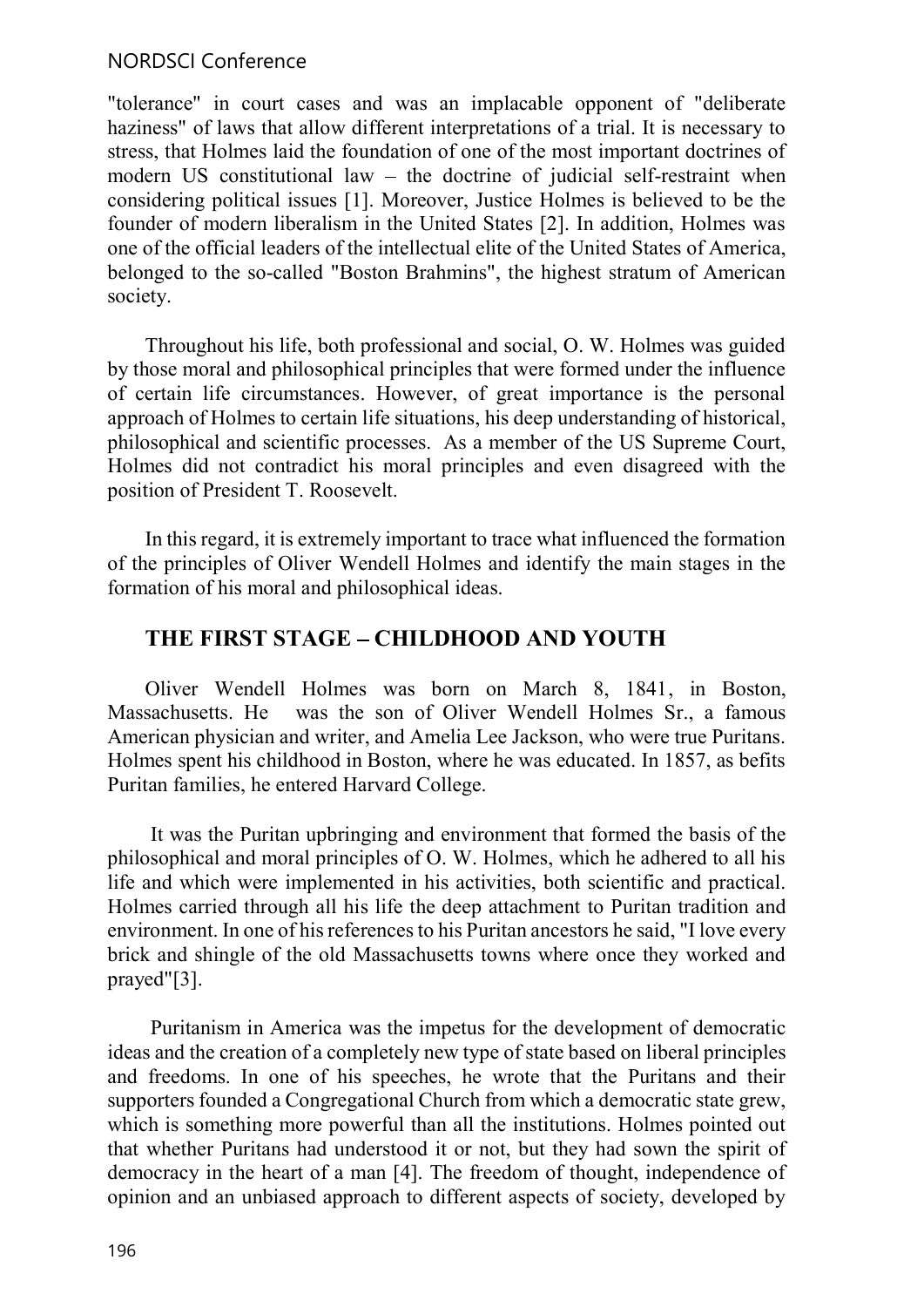Holmes during this period, would serve a solid foundation for the creation in the future of a new direction in the philosophy of law and philosophical doctrine.

The main ideas that served as the cornerstone in the formation of moral and philosophical principles of young Oliver Holmes are the main beliefs of Puritans: the salvation of every human is given only by God, the Bible gives the necessary guidance to life. Puritans believed that the Church should be organized on the basis of biblical teaching. Puritans' views of rescue, the Bible and the Church made a revolution in the public consciousness. Puritans demanded the destruction of the episcopate, replacing it with elected elders (presbyters), removal of Church decorations and so on. According to Puritans, God has blessed the unity of people and thus, society is a unified whole.

Most Puritans believed that the life of society should be governed by a single, coordinated power. Secular ethics of Puritans promoted thrift, the worship of wealth and contempt for poverty, hard work.

They regarded the knowledge of the world as the knowledge of the divine plan: anyone who seeks salvation must strive for the knowledge of the world the embodiment of the divine plan. Thus, there was an absolutization of scholarship, the acquisition of the last theological character. Scholarship, broad education, practical knowledge were highly valued in the New World. In particular, in 1636 was founded the first American University - Harvard College.

Thereby, the first stage of the formation of moral and philosophical principles of O. W. Holmes is characterized, on the one hand, by strict moral principles based on the Divine predestination of all things, a strong state power that instills religious morality. Meanwhile, on the other hand, the search for Puritans of religious freedom and the acquisition of extensive and deep knowledge.

# THE SECOND STAGE - THE CIVIL WAR

The year of Holmes's graduation coincided with the beginning of the Civil War between North and South. After serving three years, from 1861 to 1864 in the 20th Massachusetts regiment, he mustered out with the rank of captain.

During the war, he was seriously wounded three times and returned home as a national hero, although he did not consider himself such, and regarded the war as an "organized bore". However, Holmes noted that the personality of a person in the conditions of military actions acquires naturalness, and the disguise of convention flies away like a husk. "War, when you are at it, is horrible and dull," he said [5].

The experience he gained on the battlefields was of great importance for the continuation of the formation of his ideological, philosophical and political views.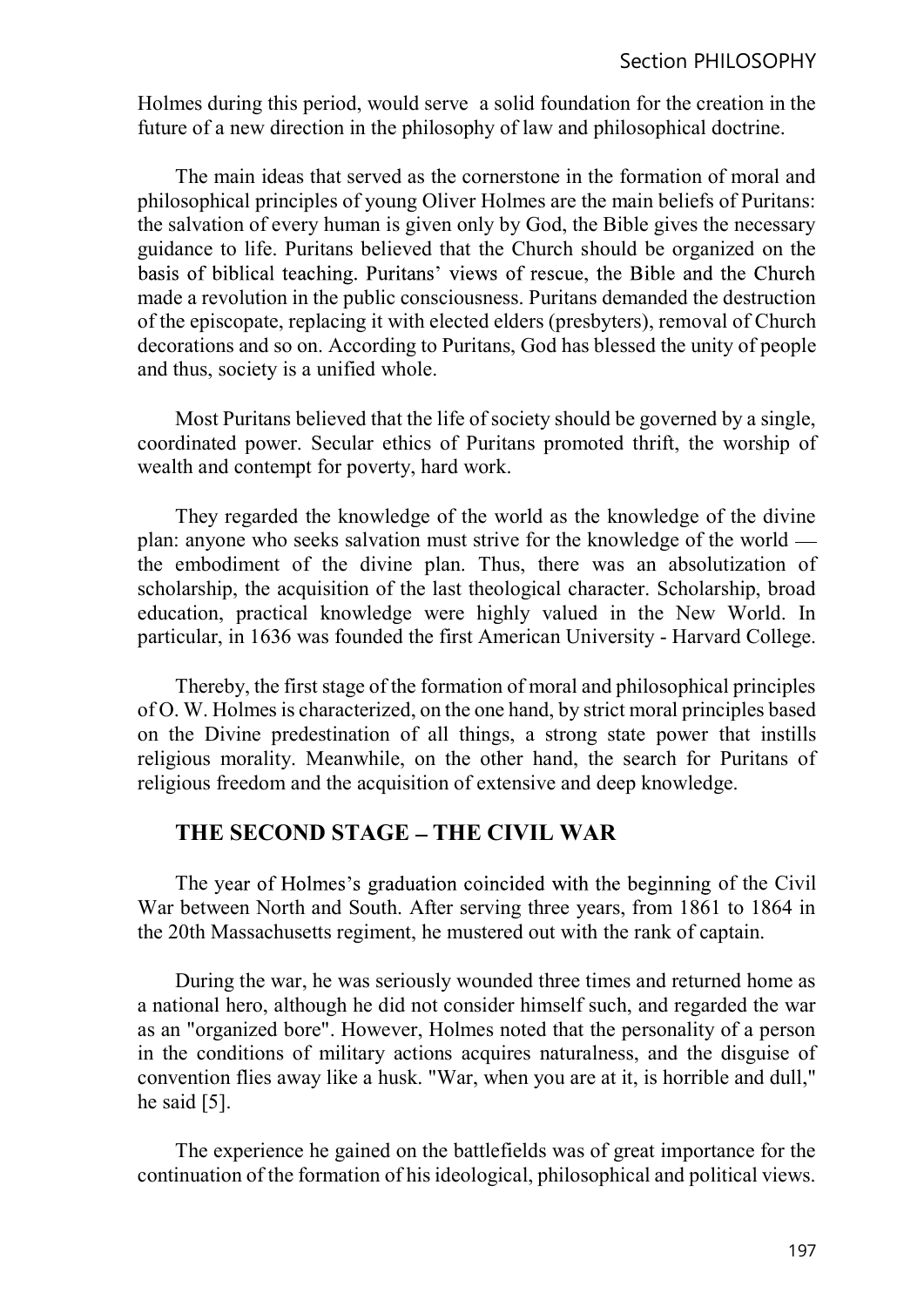#### NORDSCI Conference

Felix Frankfurter, a disciple and follower of Oliver Wendell Holmes, thought that "the Civil War probably cut more deeply than any other influence in his life" [6].

Thus, the Civil War was the second most important stage in the formation of moral and philosophical foundations of Holmes the scientist and Holmes the lawyer. The war taught Holmes to think openly, not to constrain his thinking, but rather to express his thoughts freely and impartially and to formulate doctrines. "Think under the fire" was his motto when making decisions. There is a big difference when someone makes a decision far away from the battlefield, and another thing to think under the fire, to make a decision on which much will depend, because a hasty or wrong decision in war conditions leads to tragedy [7].

For Holmes, his whole life became a battlefield, where he was "under the fire" and had no right to make a mistake. This postulate became the second point of Holmes's system of philosophical views, later implemented in his understanding of the legal science on which he relied when making decisions as a justice of the Supreme Court of Massachusetts and the Supreme Court of the United States.

#### THE THIRD STAGE - SCIENCE

In 1864 Holmes entered Harvard Law School, he graduated it two years later. There he first encountered formalism in the legal tradition, the stagnation of legal science, which was based on case law and began to study the history and philosophy of law very seriously. In 1866 Holmes visited England, where he met many outstanding people of that time: John Stuart Mill, sir Henry Mayne, Benjamin Jowett and made friends with Leslie Stefan, James Bruce and Sir Frederick Pollock. With Frederick Pollock they had the closest relationship, which was maintained for about 60 years and is reflected in their correspondence.

In 1867 he was admitted to the Bar of Boston, and since that time he had the opportunity to apply his knowledge and moral and philosophical principles in practice. During this period, his first articles, reviews and comments on American law appeared. Working in the Bar, he published the Twelfth Edition of the classic work on American jurisprudence of the early period "Kent's Comments on American law" with its additions. From 1870 to 1873, Holmes was the editor of the American Law Journal, American Law Review, in which he published several articles. In 1880-1881, he honed his thoughts in lectures at the Boston Lowell Institute. In his lectures on common law, Holmes developed a model of analytical jurisprudence and was the first person in the United States to develop a method for achieving substantive results based on comparative analysis [8]. The apogee of his work is the publication of "The Common law", where Holmes created the first theoretical basis of American law, since before him, The Common Law was enriched by caution in dealing with individual cases but impoverished by the lack of established theoretical principles. All this was accompanied by the inevitable arguments about all-pervading principles that defy precise definitions... such an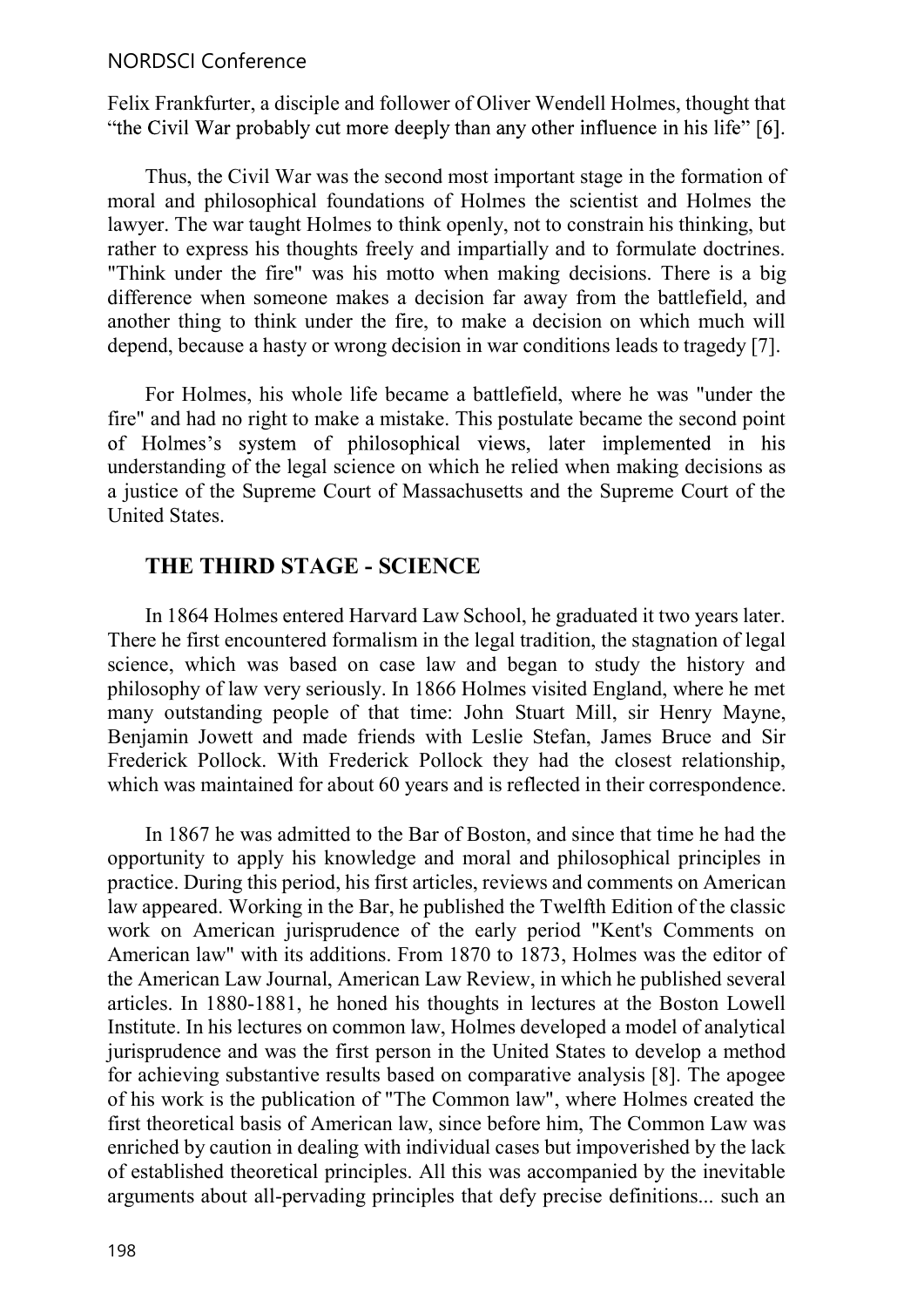approach to the experience of practice, based on the rules of common law, had to develop into a whole philosophy, or rather, in the American version of philosophy. Its name is pragmatism [9].

"The Common law" attracted widespread public attention and immediately put Holmes in the first ranks of legal scholars. In his work, he argued that laws must evolve as societies evolve, and that economic and social realities must prevail over cabinet theories. "The life of the law has not been logic: it has been experience," he concluded [10].

Holmes was convinced that knowledge would give the new American civilization the ideal option of peace and coexistence, but only on the basis of law and order. He defined the legal policy of the state as an important political task, as the main achievement of democracy. At the same time, it should be noted that the foundation of his research lied on European democratic institutions, the legal norms of States that had a deep history and stable democratic traditions, and the priority of his careful study of legal democratic trends was England.

The questions that Holmes raised before the law represent a certain kind of revolution in legal science: what are the sources of law and what are their legal sanctions, what are the components of conscious and unconscious determine the objective approach of the judge to the decision (the concept of "unconscious" Holmes used before Z. Freud), whether there is a limit of the requirements of the two parties (meaning the prosecution (Prosecutor) and the defense (lawyer), which determines the level of psychological pressure on the judge's decision.

In 1882, Oliver Wendell Holmes became Professor at the Harvard Law School, and by the end of the year he was offered the position of one of the seven members of the Supreme Court of Massachusetts. For Holmes, new prospects were opened up  $-$  to combine the knowledge and scientific experience that he acquired as a scientist, with their direct implementation.

The period from 1864 to 1882 (the third stage of formation of ideas) can be described as the time of accumulation of theoretical knowledge on history, law and philosophy by Holmes, the time of "immersion" in science and the final formation of moral and philosophical views not only on the science of law, which at that time was in a state of stagnation, but also on many socio-political aspects of life at that time. It was the dogmatism of legal tradition and the orientation of legal science on case law that forced Oliver Holmes to seriously engage in law and form his own, independent, new vision of law, based on morality. In fact, this period was revolutionary in the American jurisprudence of the 19th century, and the pioneer was Oliver Wendell Holmes, who was able not only to make legal science interesting and respectable occupation, to give a strong impetus to the study of law [11], but also allowed progressive circles to feel the support of the legislative branch.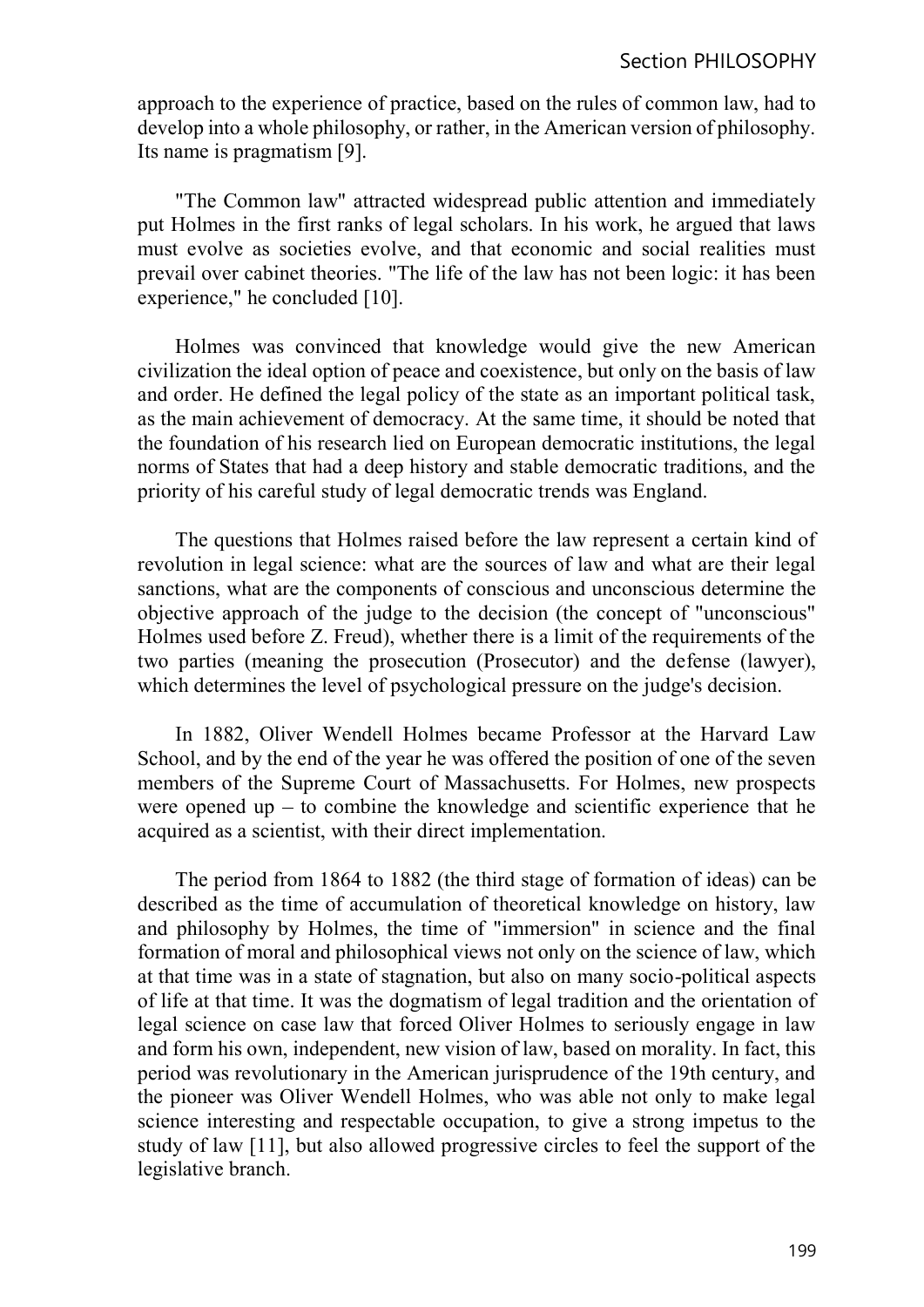#### NORDSCI Conference

The moral and philosophical principles of Holmes's legal doctrine are clearly reflected in his decisions in court cases. The opinions he had on a political, economic or social issue were expressed regardless of the status or authority of the individual or corporation involved in the proceedings. As a Justice of the U.S. Supreme Court, Holmes even opposed the position of U.S. President Theodore Roosevelt in the North Security's Company case. After that, he was described as the largest dissident in the Supreme Court, and in the public opinion, he looked like a radical liberal judge seeking to implement progressive reforms.

Holmes devoted himself entirely to his work and was extremely active. The desire to work and be useful and necessary for society was not due to the fact that he took up a new field of activity. Big politics, as before, did not interest him very much, first of all he was a philosopher who used law as a field for the application of his philosophy, his moral principles, and who wanted to bring them into life.

The eighties of the 19th century  $-$  the time of great change. The first individual farms were replaced by the collectivism of corporate labour. This period was not simply the time of change; it was a kind of revolution, and Holmes was aware of it. He studied the history of States, the change of formations and the reasons for this process and believed that when society changes, the legislation changes as well, otherwise the new system is doomed to failure.

## **CONCLUSION**

To sum up, we can clearly highlight three important stages in the formation of moral and philosophical principles of Oliver Wendell Holmes, which influenced the formation of his personality. The first stage (1841-1861), it is the family and Puritan environment, their views, lifestyle which formed a holistic and deep approach to the philosophy of the world order. The second one (1861-1864) is the participation in hostilities, which sharpened the understanding of the laws of life, deepened understanding of the essence of things and the universe. The third stage in the formation of Holmes's principles  $(1864-1882)$  is a close and serious study of the history of law and jurisprudence, and awareness of the need for an early change in the approach to the study of law in general.

Holmes's application of the philosophical and moral approach to cases before the Supreme Court of Massachusetts and the Supreme Court of the United States was manifested in the fact that Holmes makes decisions on a particular case not so much as a judge, in accordance with the rules and precedents of law, but as a philosopher of law, based on his own beliefs. The system of philosophical and moral views of Holmes is vast and complex. It is the historical, legal, philosophical, social heritage not only for America but also for all countries whose legislation is based or seeks to be based on the principles of legal positivism. Holmes came to a basic understanding of the law and the main merit of Holmes is that he developed his vision of law.